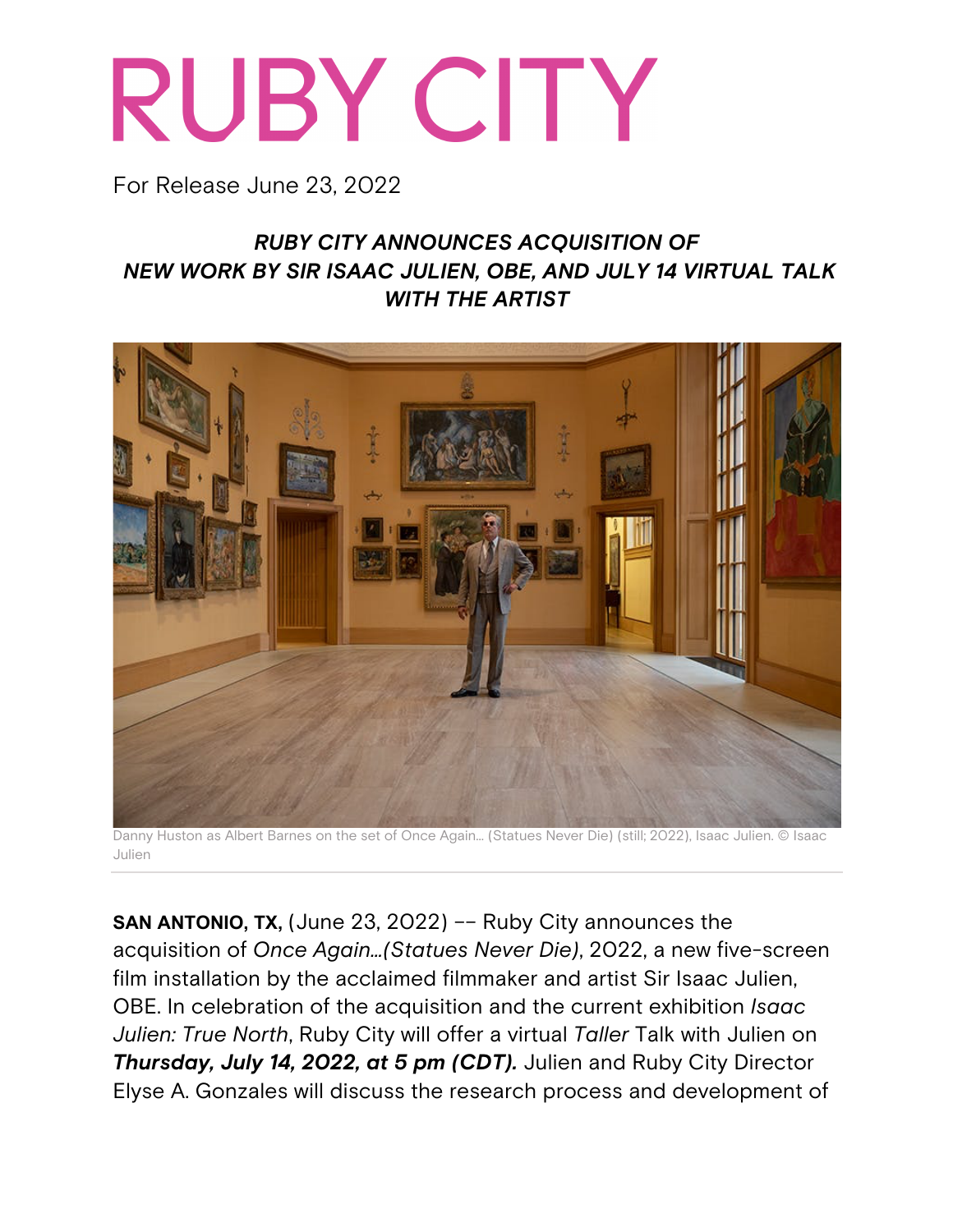*True North*, Julien's 2004 film inspired by the Arctic journey of African American explorer Matthew Henson. Their conversation, part of the series *Taller* Talks presented by Ruby City and the Carver Community Cultural Center, will be streamed on **Facebook Live and will include an** online screening of [excerpts from] *True North.* Registration for the talk is available here.

The talk also marks the occasion of Julien's recent knighthood: Julien received the Order of the British Empire from Queen Elizabeth II on June 1 during her Birthday Honours and Platinum Jubilee.

*Isaac Julien: True North* is on view at Ruby City now through July 24 and again September 8, 2022, through January 29, 2023. A future exhibition date for the new acquisition is to be announced.

*Once Again…(Statues Never Die)* premiered on June 19 at the Barnes Foundation, Philadelphia. A mix of fact and fiction, the work explores the relationship between Dr. Albert C. Barnes, the founder of the Barnes Foundation, and the philosopher and African American cultural critic Alain Locke, known as the "Father of the Harlem Renaissance." Barnes was an early collector and exhibitor of African sculpture and material culture. Locke visited the Barnes collection in 1924 and, like many Black artists and thinkers of the early  $20<sup>th</sup>$  century, was influenced by the objects from Africa. In *Once Again…(Statues Never Die),* Julien examines the influence of such collections on Black Modernism within the context of contemporary concerns about the colonialist history of collecting and debates around the removal of monuments.

"*Statues Never Die* is a form of 'poetic restitution' and will create the impetus for a radical reconsideration of Black Modernism and restitution and my hope is that this will provide a space for reflection that influences these debates in arts and the culture of museums generally," said Julien.

Created and directed by Julien and co-written with Martina Klich, *Once Again . . . (Statues Never Die)* was commissioned by the Barnes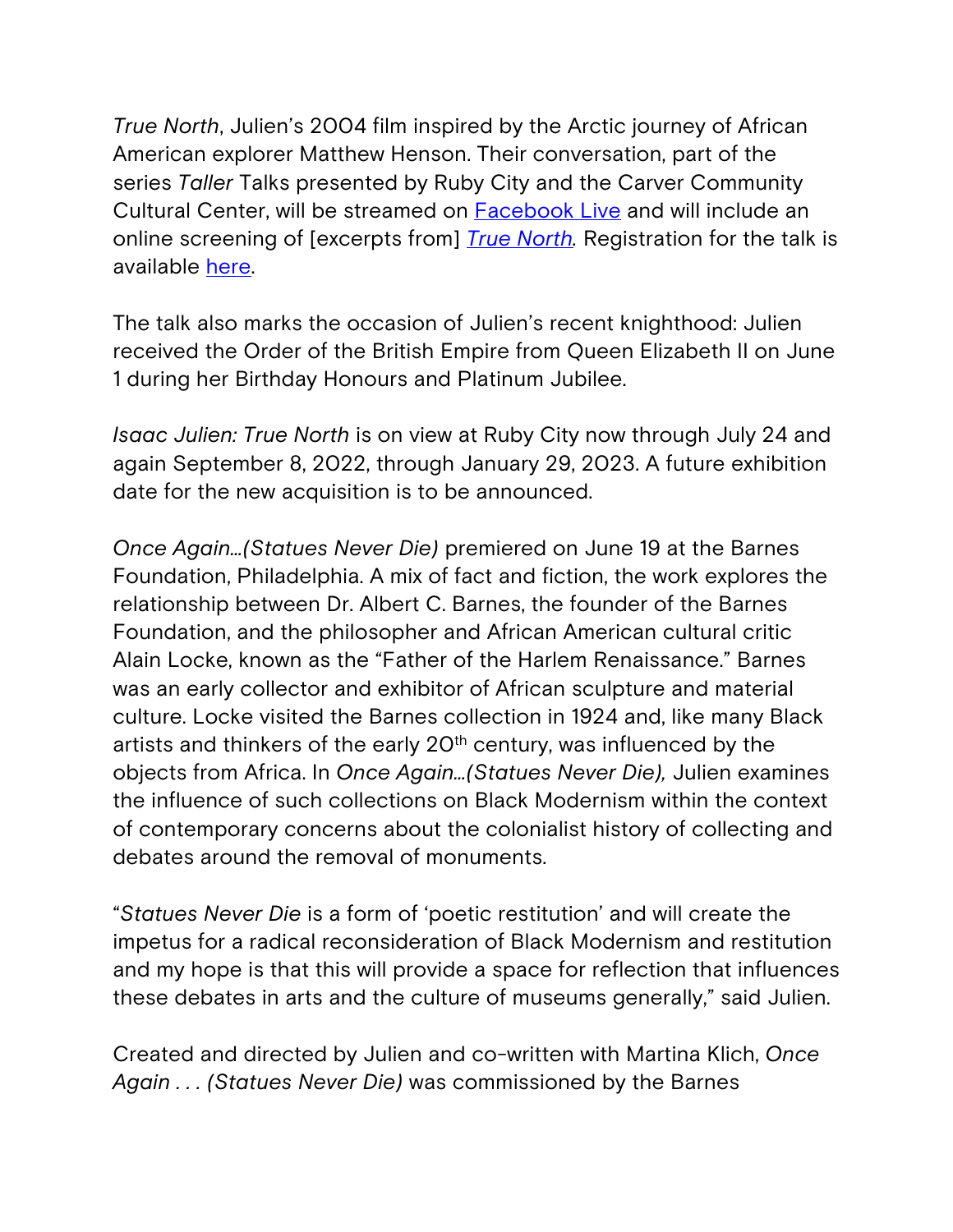Foundation and the Ford Foundation, with additional support from the Sharjah Art Foundation, Linda Pace Foundation, Carol Weinbaum and the University of California, Santa Cruz. Advisers to the project are Dan Hicks, Professor of Contemporary Archaeology at the University of Oxford and Curator at the Pitt Rivers Museum; Jeffrey C. Stewart, Pulitzer Prize–winning author of *The New Negro: The Life of Alain Locke* and MacArthur Foundation Chair and Distinguished Professor of Black Studies at UC Santa Barbara; curator, filmmaker, and writer Mark Nash; and Chika Okeke-Agulu, a Nigerian-born artist and scholar based in Princeton, New Jersey. The work is executive produced by Mark Nash and produced by Andrew Fierberg and Angie Daniell.

For more information about the Barnes Foundation's exhibition of *Once Again…(Statues Never Die)* visit www.barnesfoundation.org.

### *About the Artist*

Sir Isaac Julien, OBE, was born in 1960 in London. He splits his time between London, where he maintains a studio, and Santa Cruz where he is a professor at the University of California, Santa Cruz. His 1989 film *Looking for Langston* (which also explored the Harlem Renaissance) garnered Julien a cult following. His 1991 feature *Young Soul Rebels* won the Semaine de la Critique prize at the Cannes Film Festival. Nominated for the Turner Prize in 2001, Julien has received numerous awards including the James Robert Brudner '83 Memorial Prize and Lecture at Yale University (2016) and the Charles Wollaston Award (2017) for most distinguished work at the Royal Academy Summer Exhibition. In 2018 he was made a Royal Academician (RA). He was awarded the title Commander of the Most Excellent Order of the British Empire (CBE) in the Queen's Birthday Honours, 2017. Julien's solo exhibitions and presentations include Zeitz Museum of Contemporary Art Africa (Zeitz MOCAA), Cape Town (2017); Platform-L Contemporary Art Centre, Seoul (2017); The Royal Ontario Museum, Toronto (2017); Fondation Louis Vuitton, Paris (2016); MAC Niterói, Rio de Janeiro (2016); Museo Universitario Arte Contemporáneo (MUAC), Mexico City (2016); De Pont Museum, Netherlands (2015); Museum of Modern Art, New York (2013);